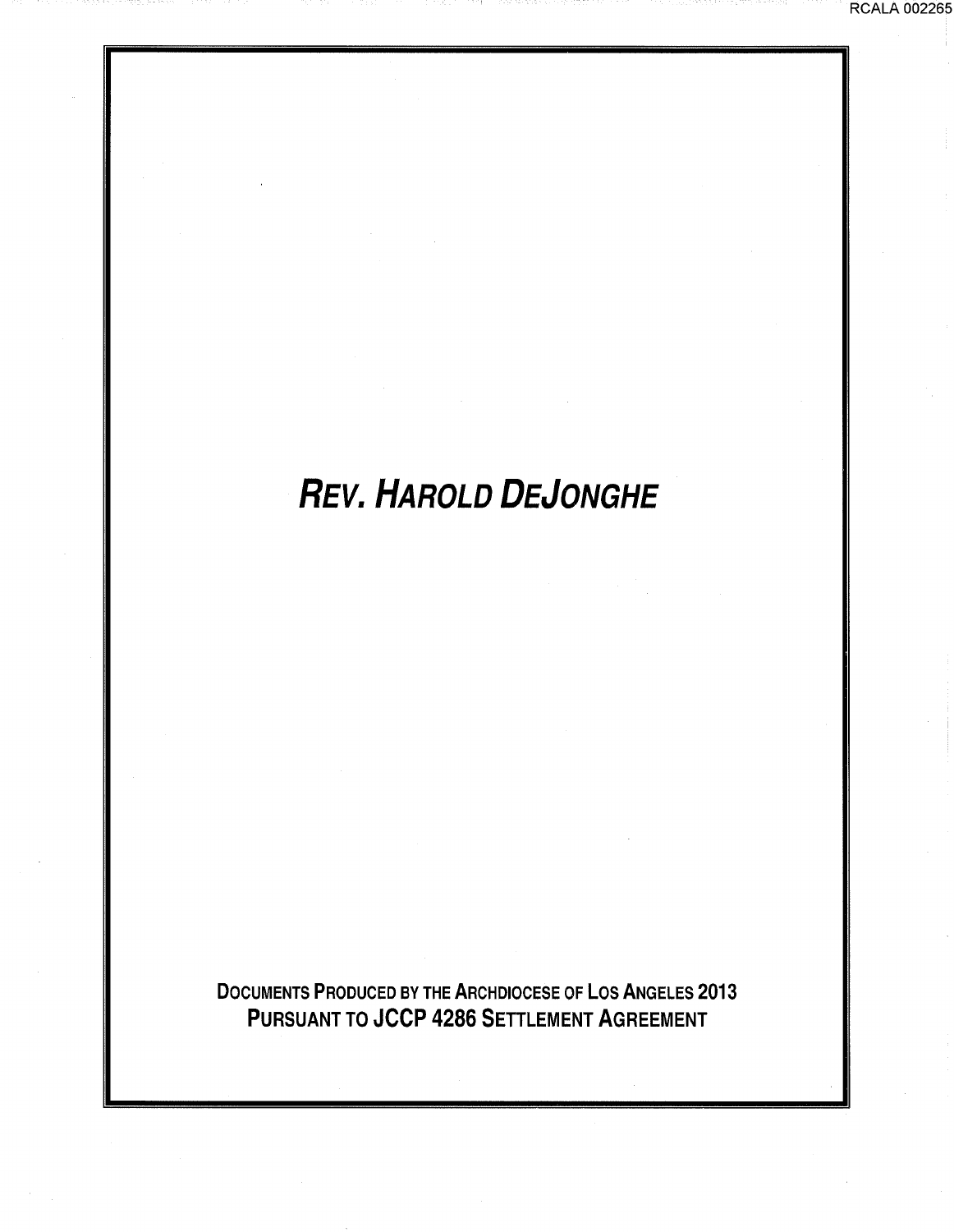### Vicar for Clergy Database

Clergy Assignment Record (Detailed)

## Rev Harold J. De Jonghe

| <b>Current Primary Assignment</b>                      |                              |                |             |  |
|--------------------------------------------------------|------------------------------|----------------|-------------|--|
| Birth Date                                             | 10/18/1920                   |                | <i>Aqe:</i> |  |
| <b>Birth Place</b>                                     | Park City, Itah, USA         |                | Deanery:    |  |
| Diaconate Ordination                                   |                              |                |             |  |
| Priesthood Ordination                                  | 5/4/1957                     |                |             |  |
| Diocese Name                                           | Archdiocese of Los Angeles   |                |             |  |
| Date of Incardination                                  | 1/27/1975                    |                |             |  |
| Religious Community                                    |                              |                |             |  |
| Ritual Ascription                                      | Latin                        |                |             |  |
| Ministry Status                                        | Deceased                     |                |             |  |
| Canon State                                            | Diocesan Priest              | Incard Process |             |  |
| Begin Pension Date                                     |                              |                |             |  |
| Seminary                                               | St. Thomas, Denver, Colorado |                |             |  |
| Ethnicity                                              | English                      |                |             |  |
| <b>Fingerprint Verification and Safeguard Training</b> |                              |                |             |  |

Virtus Training Date

#### Assignment History

| Assignment<br>Deceased                                                                                   | <b>Beginning Date</b><br>10/13/1998 | <b>Completion Date</b> |
|----------------------------------------------------------------------------------------------------------|-------------------------------------|------------------------|
| Nazareth House, Los Angeles, Retired                                                                     | 6/6/1989                            | 10/13/1998             |
| St. Bruno Catholic Church, Whittier, Retired                                                             | 3/1/1989                            | 6/5/1989               |
| St. Bruno Catholic Church, Whittier, Resident                                                            | 12/6/1985                           | 2/28/1989              |
| Incarnation Catholic Church, Glendale Associate Pastor (Parochial Vicar),<br>Active Service              | 7/9/1982                            | 12/5/1985              |
| Sacred Heart Catholic Church, Covina Associate Pastor (Parochial Vicar),<br><b>Active Service</b>        | 3/15/1980                           | 7/8/1982               |
| St. Francis de Sales Catholic Church, Sherman Oaks Associate Pastor<br>(Parochial Vicar), Active Service | 1/3/1977                            | 3/14/1980              |
| Maria Regina Catholic Church, Gardena Associate Pastor (Parochial Vicar),<br><b>Active Service</b>       | 7/23/1973                           | 1/2/1977               |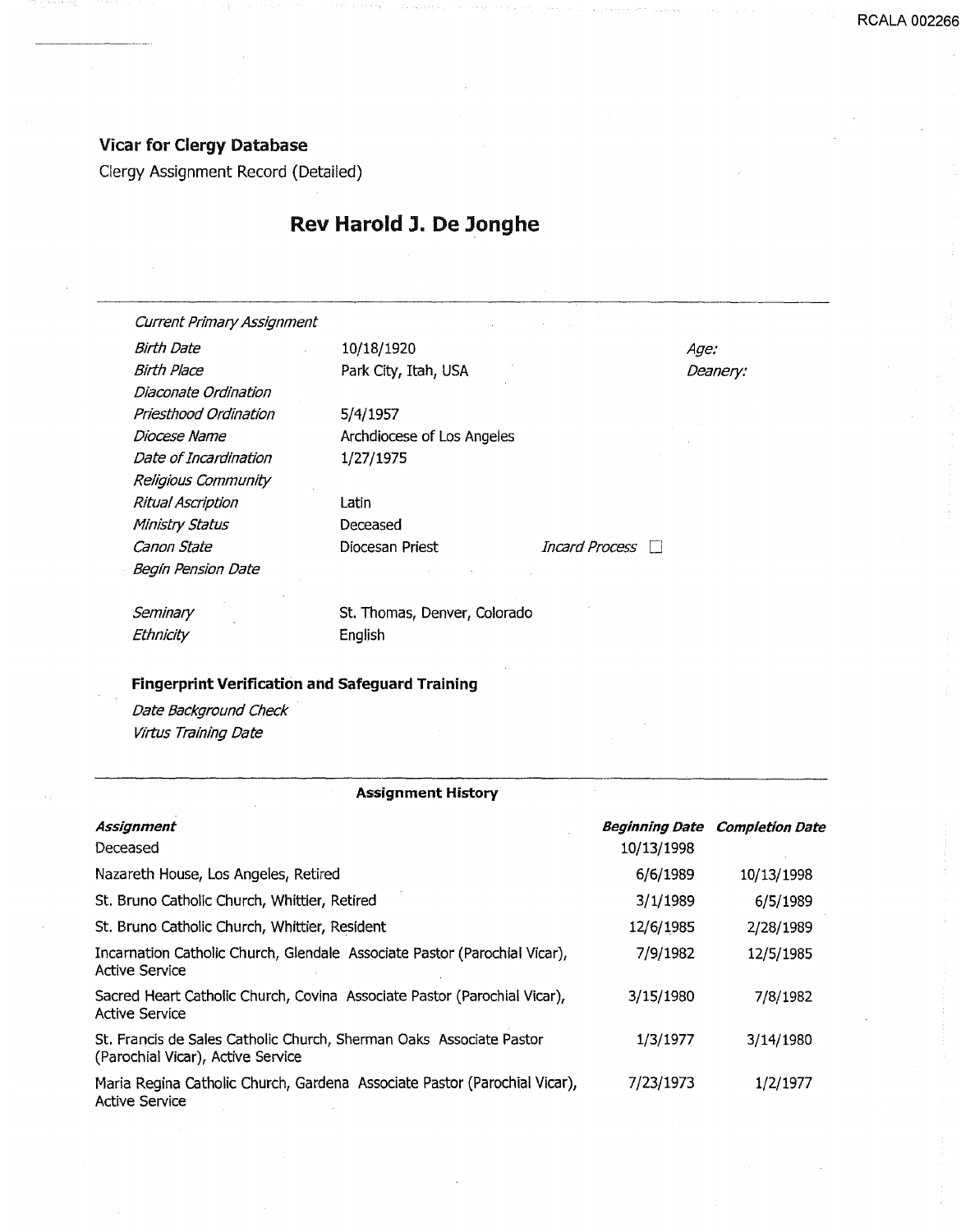| St. Maria Goretti Catholic Church, Long Beach Associate Pastor (Parochial<br>Vicar), Active Service  | 2/15/1972  | 7/22/1973  |
|------------------------------------------------------------------------------------------------------|------------|------------|
| St. Louis of France Catholic Church, La Puente Associate Pastor (Parochial<br>Vicar), Active Service | 5/15/1970  | 2/14/1972  |
| St. Bruno Catholic Church, Whittier Associate Pastor (Parochial Vicar),<br><b>Active Service</b>     | 8/2/1967   | 5/14/1970  |
| St. Mark Catholic Church, Venice Associate Pastor (Parochial Vicar), Active<br>Service               | 11/23/1965 | 8/1/1967   |
| St. Barnabas Catholic Church, Long Beach Associate Pastor (Parochial<br>Vicar), Active Service       | 6/1/1963   | 11/23/1965 |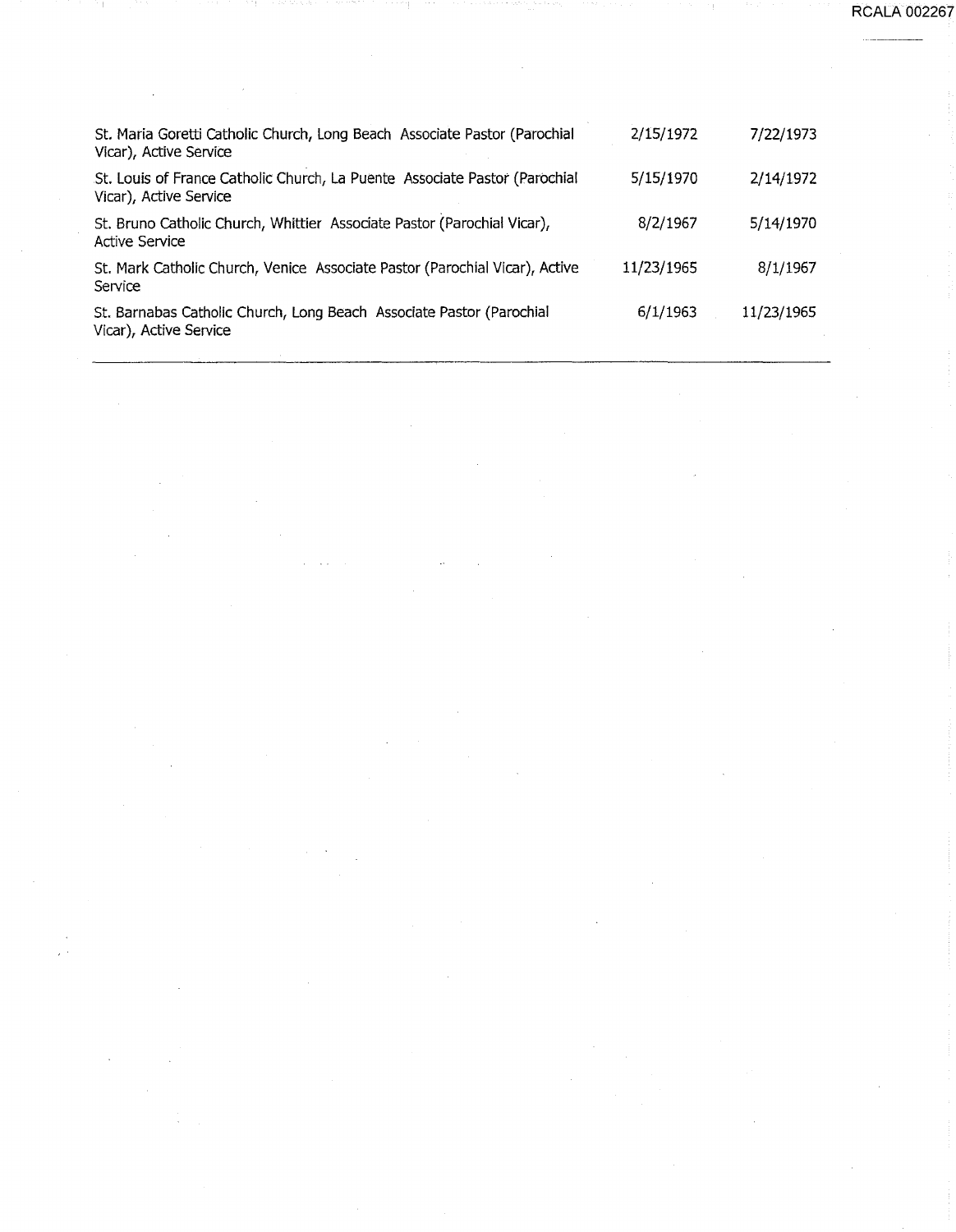Last De Jonghe 3irthplace U.S. )rdained 57 Jrder Title Rev. First Harold Middle J.<br>Park City, Utah Year 1920 DOB 10/18/20 Year 1920 DOB 10/18/20 Seminary St. Thomas, Denver, Colorado Incardinated X75 Diocese<br>Religious Living/Work Age 83 Diocesan Institution  $Adress1$ Living/Working Inactive X Rite Assigned 98 City S:ome status R-I-P comment Excardinated from Diocese of Salt Lake City, utah -- File sent to state Work Zip Private Address2 Country FAX Date Assigned 10/13/98 Title4(Dean) TS Salutation Harry<br>P.P. General Mail Archives 05/03/01 Date Entered 3/16/2000 Deanery o Title3 Father Will  $X$  Retired in Rectory No C SS# REDACTED

Appointments

st. Barnabas, Long Beach - Associate 06/01/63 st. Mark, Venice - Associate 11/23/65 st. Bruno, Whittier - Associate 08/02/67 st. Louis of France, Bassett - Associate 05/15/70 *St.* Maria Goretti, Long Beach - Associate 02/15/72 Maria Regina, Gardena - Associate 07/23/73 Incardinated  $-01/27/75$ st. Francis de Sales, Sherman Oaks - Associate Ol/03/77 sacred Heart, Covina - Associate 03/15/80 Incarnation, Glendale -Associate 07/09/82 *st.* Bruno, Whittier - Residence 12/06/85 st. Bruno, Whittier - ResidencejRetired 03/01/89 Nazareth House, Los Angeles - Residence/Retired 06/06/89  $R-I-P - 10/13/98$ 

80184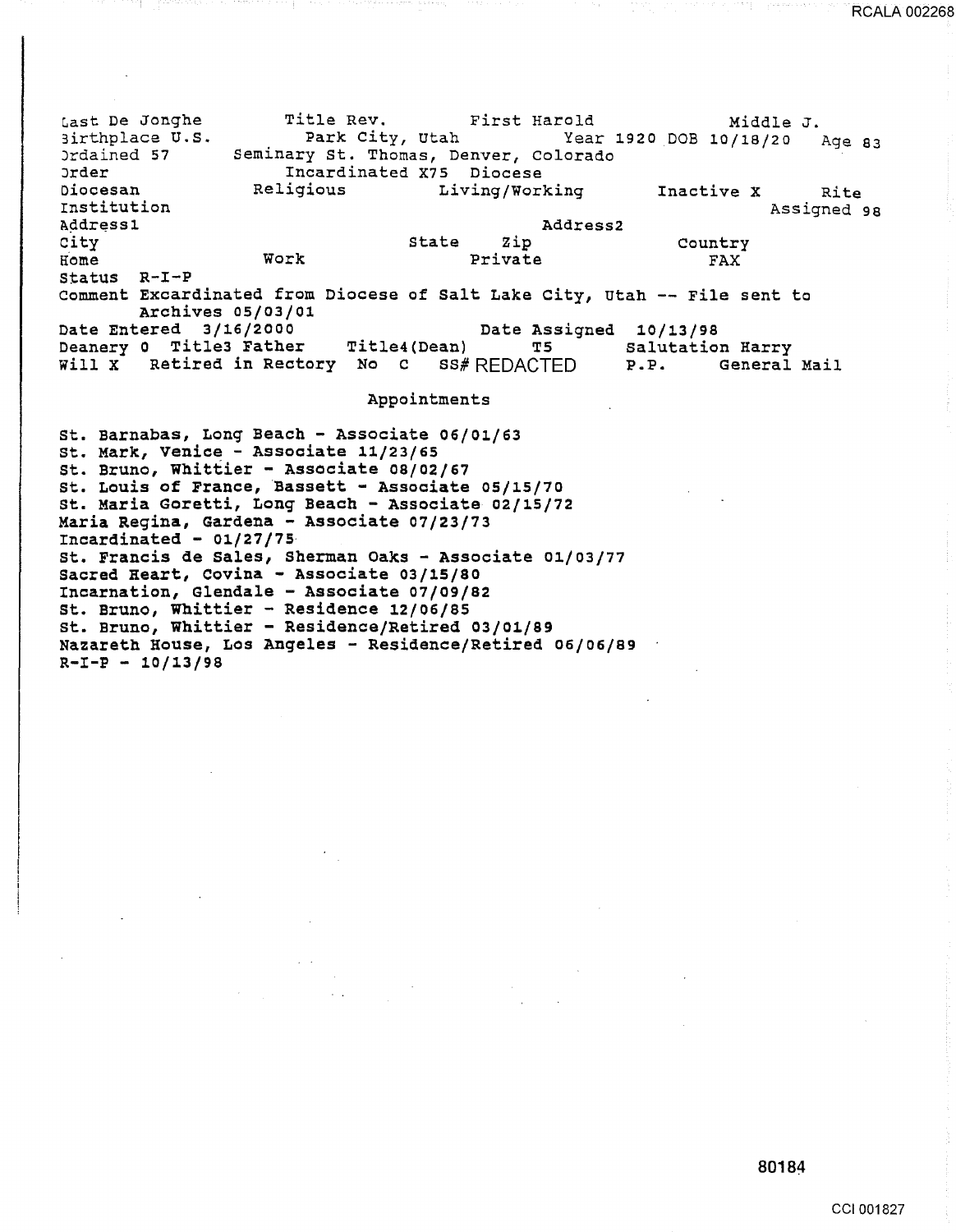#### *ARCHDIOCESE OF LOS ANGELES*

#### INTAKE INFORMATION

#### Perpetrator is Dead. This is an information form only.

Date of Report to Archdiocese: July 11, 2003

Reporting Party to Archdiocese:

Name and Address: REDACTED

Diocese of Denver, Colorado

Telephone: \_ \_ \_ REDACTED

Alleged Victim:

Name and Address: REDACTED ----

Date of Birth: 09/09/72

#### Alleged Perpetrator:

Name: Msgr. Harold De Jonghe Deceased 10/13/98

#### Circumstances of Incident(s):

Date (time period) of Incident(s): Parent, REDACTED said 1981-87 his son was harmed. REDACTED was an altar boy. Location of incident(s): \_ Sacred Heart Parish, REDACTED

#### Type of abuse or neglect:

*/* 

This information was given to REDACTED . He identified the priest as a Msgr. DeJong at Sacred Heart Parish in Covina.

Parent only aware for the last 4 or 5 months of the abuse. His son's life has been in turmoil.  $Mr$ , REDACTED  $\jmath$  daughter told him of the alleged abuse. The daughter only said that her brother told her that he came home sick after serving Mass. He told his sister that the priest got him drunk. The Father and son are estranged. The father is aware that someone advised his son to get a lawyer.

Submitted to the REDACTED<br>REDACTED REDACTED **REDACTED** 

Date Jul*y 11, 2003* 80186

Page 1 of 1 306571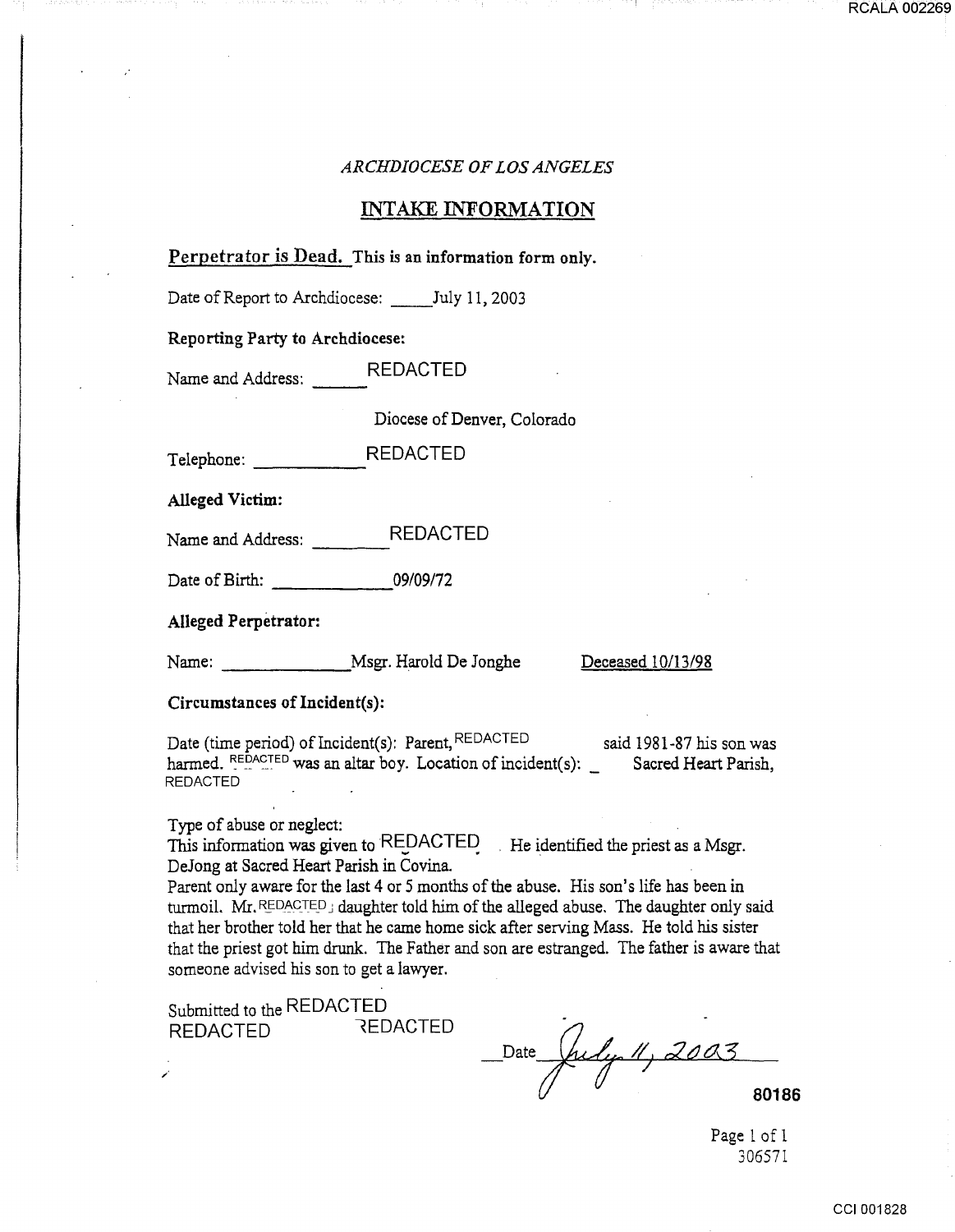



**COPY** 

Carlwohe Pastoral Center 1300 South Steele Street I lenver. CO 80210-2599. t'h,•rw: h~).722.46K7

July 21, 2003

REDACTED

Dear<sup>REDACTED</sup>

I wish to again thank you for sharing with me on Thursday, June 10, the story of your concerns about your son, REDACTED REDACTED and his sharing with your daughter that he was abused by Monsignor DeJong while a child at Sacred Heart Parish inREDACTED

I assured you that 1 would attempt to find who you might be in touch with in the Los Angeles Diocese to share your concern about the incident with them. I have spoken to Sister REDACTED REDACTED who is the Assistance Ministry Coordinator for the Archdiocese of Los Angeles. She indicated to me that she would be the appropriate person for you to be in touch with. She did mention, as T indicated to you myself. that it would be most helpful for your son to be in touch with her to share his story personally. However. she is more than willing to receive correspondence from you. You can write Siste. REDACTED REDACTED' at 3424 Wilshire Blvd., Los Angeles, CA 90010-2241. Her phone number is REDACTED

I hope that this will assist you. I assure you again of my prayers for you and your family.

Sincerely yours in Christ, REDACTED --

REDACTED<br>C: Sistel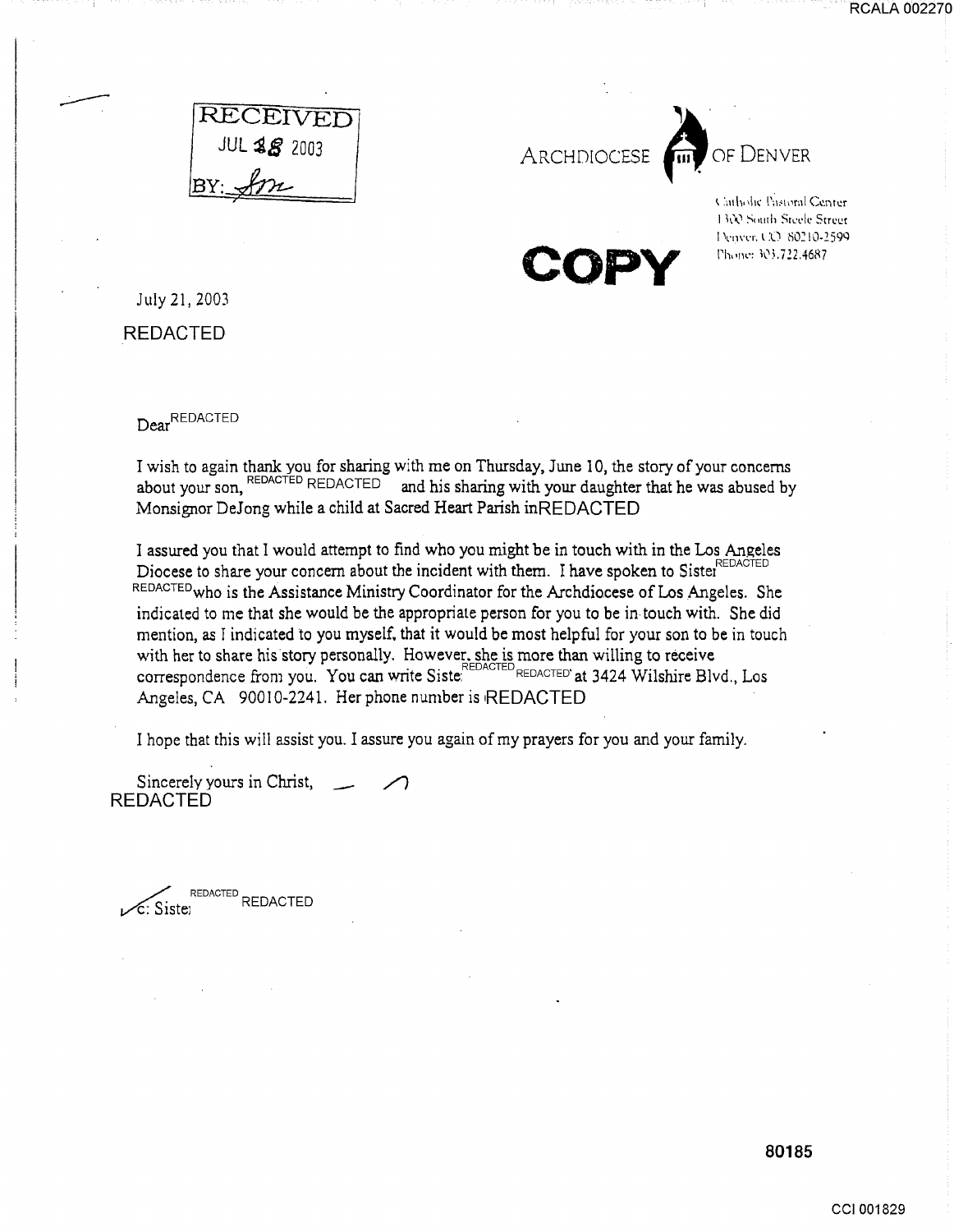RCALA 002271

REDACTED

#### Allegation Update: formula and the formula of  $\Gamma$ . DeJonghe

- 1. We received a letter from Msgr.  $\frac{REDACTED}{S}$  to  $\frac{REDACTED}{S}$  7/28/03.
- 2. A phone call from  $\frac{REDACFED}{P(Father)}$  on 7/29/03 with the following comments &  $\mathcal{P}(\mathcal{P}^{\text{questions:}})$  where is Sr. REDACTED
	- the Principal?
- Was Fr. DeJonghe made a Msgr.? Parish had a fund raiser at the end of it REDACTED "Fr. DeJonghe got up and said that he had a surprise the was giving the "Fr. DeJonghe got up and said that he had a surprise 'he was giving the money from the fund raiser for a scholarship for a seminary student and he
- **EXECUTED** was leaving the parish and going to be made a Msgr."<br>REDACTED Sr. "walked in while my son was being abused • Sr. "walked in while my son was being abused. She is a material witness. She did nothing. She took the side of the priest.
	- **P**<br>REDACTED<br>REDACTED

She said he needed Rydelin.

- $S$ <sub>Sr.</sub> REDACTED betrayed a confidence.
- 
- She treated my son like dirt.<br>
Concriently and the medded Rydelin.<br>
Concrete betrayed a confidence.<br>
Concrete to Texas to be present when my son gives a a my ex-wife has gone to Texas to be present when my son gives a Van Compte Comptete Comptete Comptete Comptete Comptete Comptete Comptete Comptete Comptete Comptete Comptete Comptete Comptete Comptete Comptete Comptete Comptete Comptete Comptete Comptete Comptete Comptete Comptete Comp
	- I was in law enforcement for 24 years. I am going to pursue this to the end. I will not stop. I stick at things to the end.
	- Our address in  $REDACTED$  was: REDACTED We moved in a block and a half from the school. .
	- Our child was at Sacred Heart School. He was an Altar boy, one day he came home drunk and we put him to bed. He vomited, threw up. I smelled alcohol on his breath. Fr. DeJonghe gave it to him.
	- He was an altar boy from 9 -12. He was born in 1972. +9 years is about 1981 when the abuse happened.
	- I don't know the priest's first name but I'm sure the last name was DeJonghe.
	- It's lucky for him that he is dead. He is getting his just reward.
	- Expletives about Sr. REDACTED Very strong feelings about the way "she treated our child". She's a material witness.
	- I went to Tidings article about the Archdiocese response to Victims.
	- My last letter from my son, over ten years ago, never said anything about this abuse. (Father and son are estranged).
	- "My son is going to get plenty of good therapy from the Archdiocese".

Sr. REDACTED the Principal, is a Benedictine. I have called Sr. REDACTED REDACTED to inform her of these developments and to see if Sr. REDACTED is still living etc.

I still have not heard the complainant's story of what happened.

Sr. REDACTED REDACTED July 29, 2003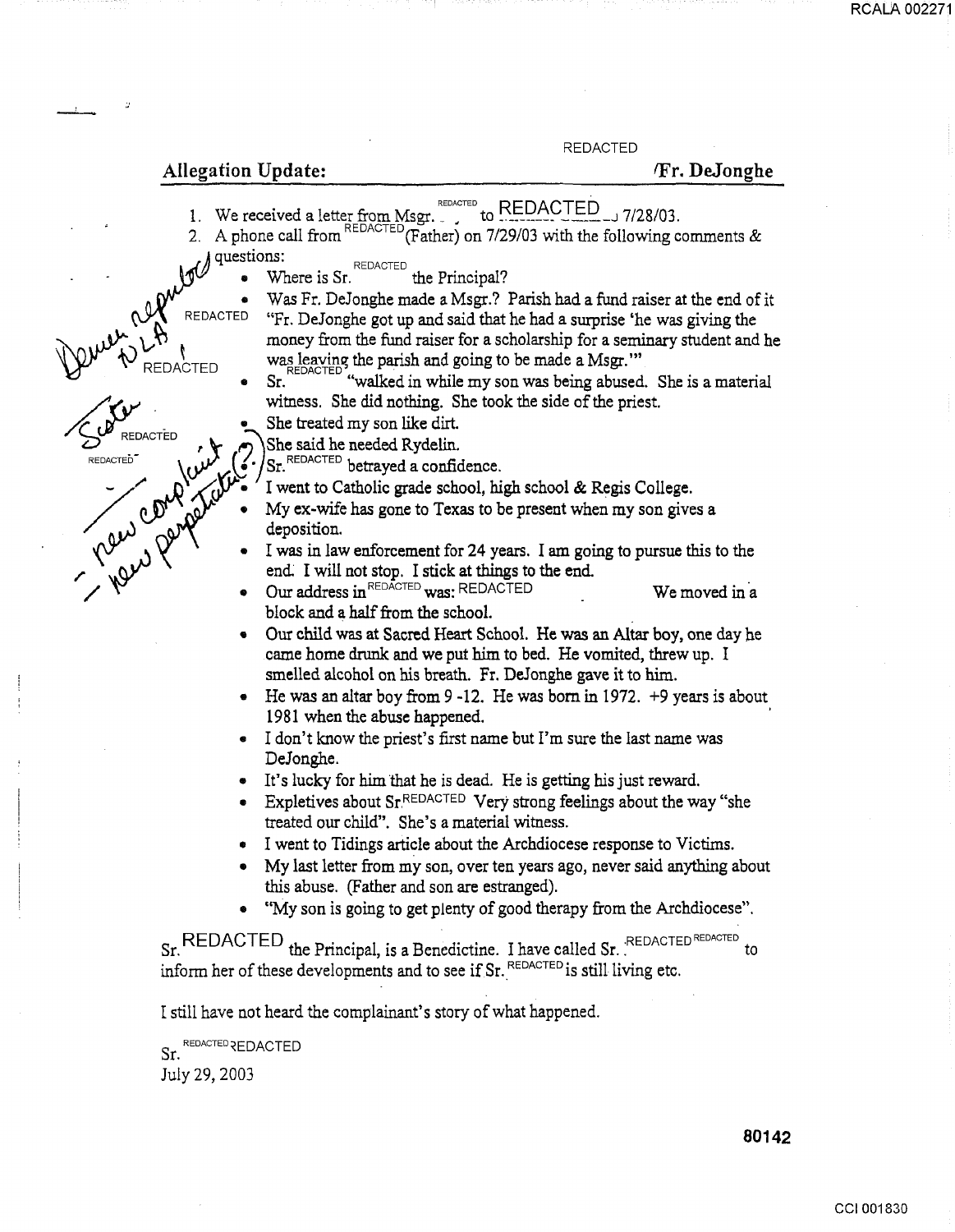REDACTED Case: /DeJonghe

#### REDACTED

Telephone Interview:

Sr. REDACTED

Sacred Heart, Covina Fourth grade Teacher 1982-83 1983-84

Purpose:

#### REDACTED To identify student

Sister said she had looked in her old yearbooks and could not find a picture of  $|$ REDACTED in either of the fourth grades she taught.

Allegation through father of  $REDACTER$  is that the incident happened in fourth grade when serving as an altar boy.

Sister said that the fourth grade did not learn how to serve Mass as an altar boy at Sacred Heart, REDACTED

Current Prinicpal:

Past Prinicpals:

Sacred Heart School, <sup>REDACTED</sup> REDACTED record of attendance is: 1980-81 Grade 3 1981-82 Grade 4 Dec. '81 5 days (marked S follow up) 1982-83 Grade 5 - transfer April 18, 1983 Grade C in 3<sup>rd</sup> and Grade 4 C+

St. (THE DACTED REDACTED REDACTED REDACTED ST. Co-Principals 1986-1998 at Sacred Heart As Principals we were always mandated to report abuse. There were classes on boundaries in family Life Program for all grades. Altar servers started  $5<sup>th</sup>$  or  $6<sup>th</sup>$  grades Present #REDACTED

REDACTED

 $\frac{1}{2}$  ---- $\frac{1}{2}$  . REDACTED  $\epsilon$   $\frac{1}{2}$  . It is easily and  $\frac{1}{2}$  in  $\frac{1}{2}$ Did not know the  $\sum_{n=0}^{\infty}$  family. Had not heard any stories.

**80143**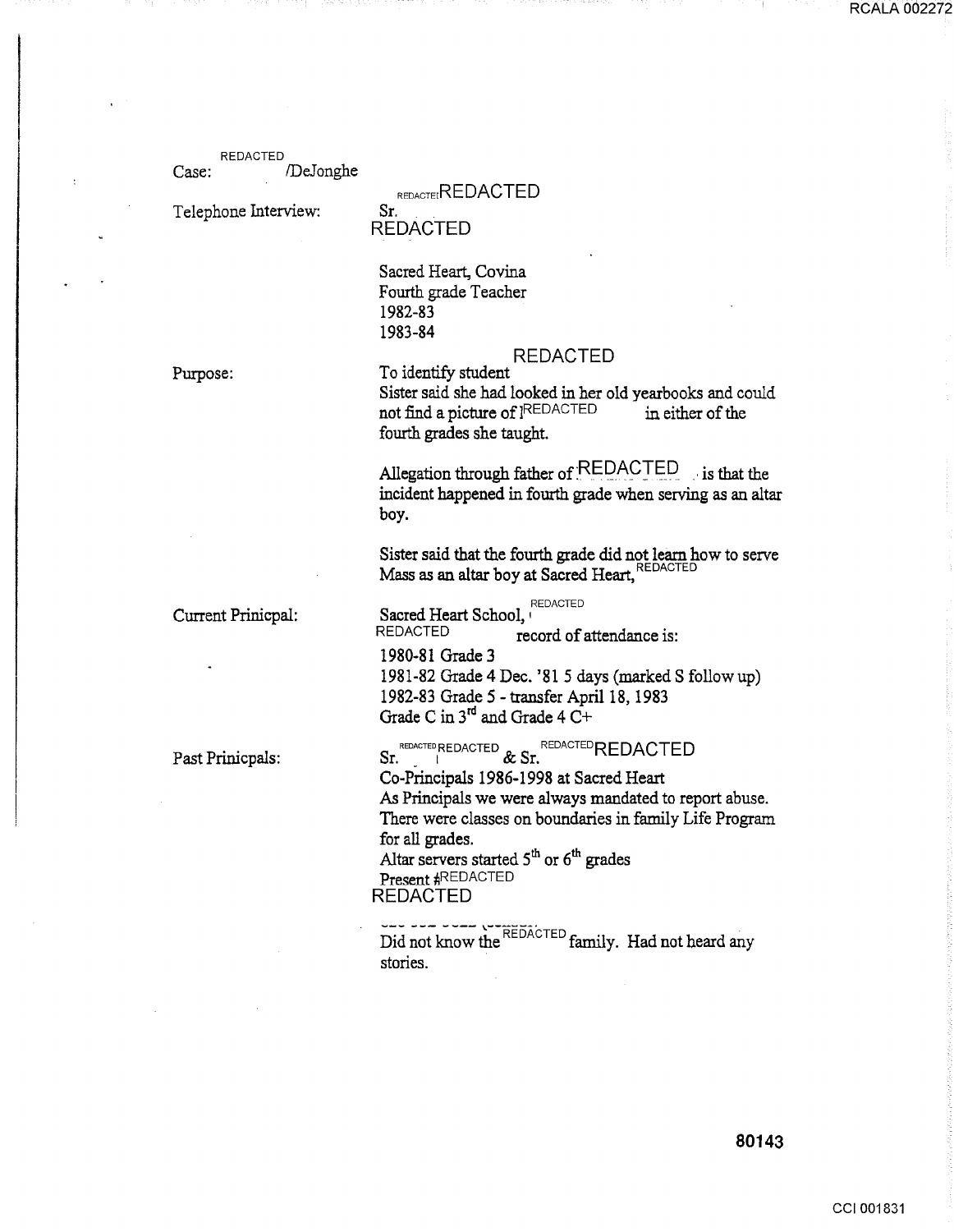REDACTED

## **Assistance Ministry Office**

RCALA 002273

**Fax** 

| To:              | <b>REDACTED</b><br>REDACTED          |                         | From:  | Archdiocese of Los Angeles |                         |
|------------------|--------------------------------------|-------------------------|--------|----------------------------|-------------------------|
| <b>Fax:</b>      | <b>REDACTED</b>                      |                         | Date:  | August 13, 2003            |                         |
| Phone:           | [Click here and type phone number]   |                         | Pages: | 3 pages                    |                         |
| Re:              | [Click here and type subject of fax] |                         | CC:    | [Click here and type name] |                         |
| $\square$ Urgent | <b>X For Review</b>                  | <b>O</b> Please Comment |        | $\Box$ Please Reply        | <b>T</b> Please Recycle |

•Comments: REDACTED thank you again for your help. Please review and let me know if anything is inaccurate. If you remember something further please let me know.

Thank you. God bless your ministry. Sr. REDACTED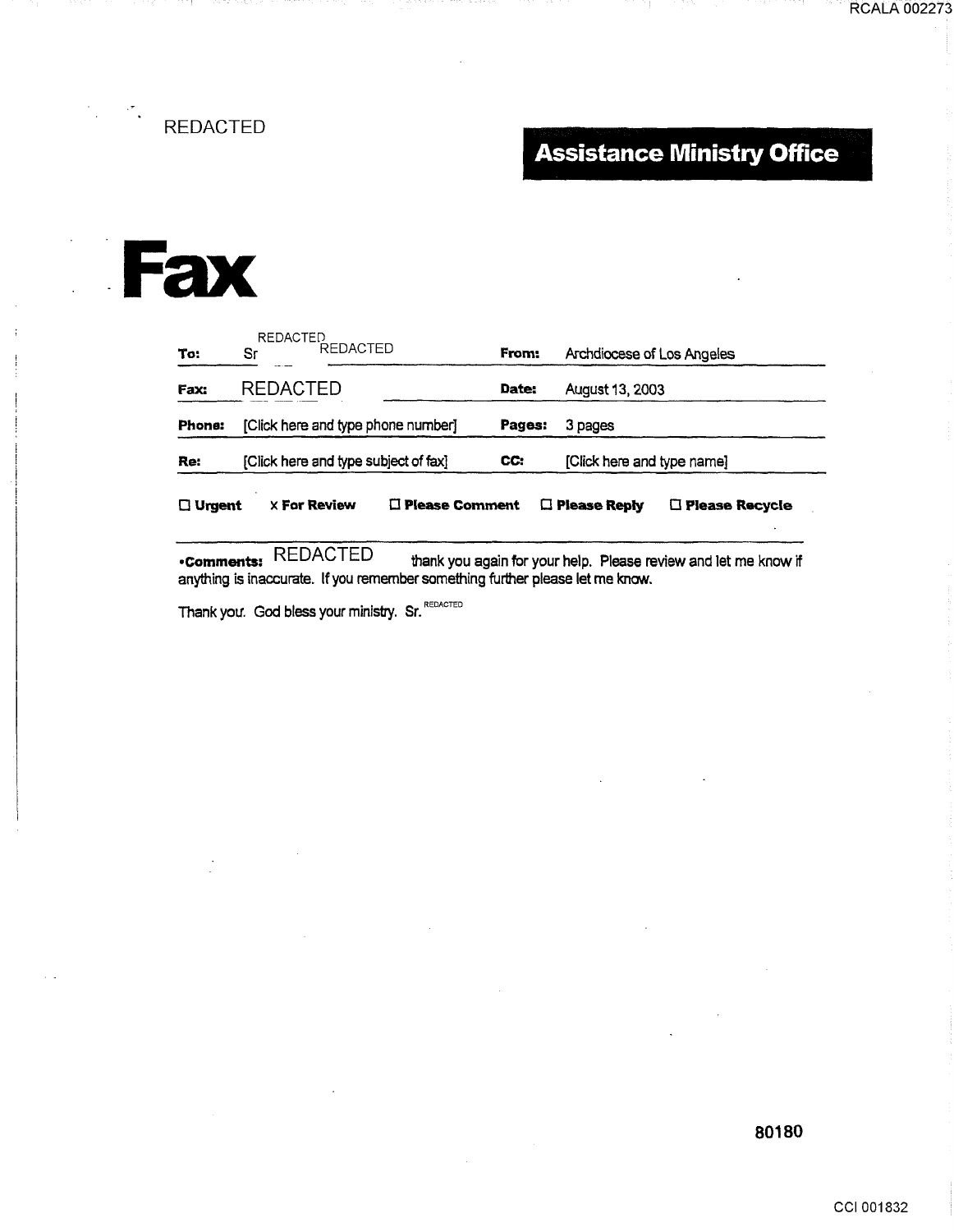ARCHDIOCESE OF LOS ANGELES

Interview in reference to alleged case of REDACTED / Fr. DeJonghe

Interviewed: REDACTED REDACTED

On Tuesday, August 12, 2003 at 3:15 p.m. Address: REDACTED

Present: REDACTED REDACTED REDACTED

REDACTED Interviewer: REDACTE

I am here to conduct an interview because there has been an allegation made against a priest at Sacred Heart Church, REDACTED, during the years 1981-87. REDACTED you were named as being Principal during those years. I am hoping that you will be able to help us with further information. May I ask you a few questions. I know this is difficult. We are doing this to protect children as you know.

- 1. REDACTED, may I ask, what is your current occupation? I am REDACTED REDACTED
- 2. At one time you were at Sacred Heart in REDACTED What years were you at Sacred Heart School in REDACTED' 1973 - 83
- 3. When were you Principal?REDACTED
- 4. Who followed you as Principal? In  $\overline{C}$  a lay Principal followed me.
- 5. Do you know her name? There were Co-Principals. One woman was named REDACTED She was only Principal a short time. I know someone who may have her phone number. I think she lives in Orange County.
- 6. Who else may have been at the school after you left? REDACTED were there. They are at St. Louise de Marillac inREDACTED<sub>now.</sub> Sr. REDACTEDREDACTED REDACTED . taught fourth grade at Sacred Heart 1982-84.
- 7. At Sacred Heart, what age would a student be trained to be an altar server? The youngest age would be fourth grade.
- 8. Did the priests teach in the school or give reports cards? No the priests didn't teach: They were interested in the school but didn't come over much.
- 9. Who was the Pastor? Msgr. $REDACTED REDACTED$  was the Pastor.
- 10. Did you know a Fr. Harold De Jonghe? Yes. He was kind. Not well. He had poor health. He was fragile. He was only there a short time.
- 11. What kind of a parent involvement was there in the school? The parents were very supportive. The Parent and Teacher cooperation was very strong.
- 12. Would you remember a family named ,13~Q6\_q\_-c~D \_ \_ \_ \_ \_ \_ \_ \_ \_ \_ \_ . I think they had a daughter and a son. The Dad was a policeman? No.

**80181** 

RCALA 00227 4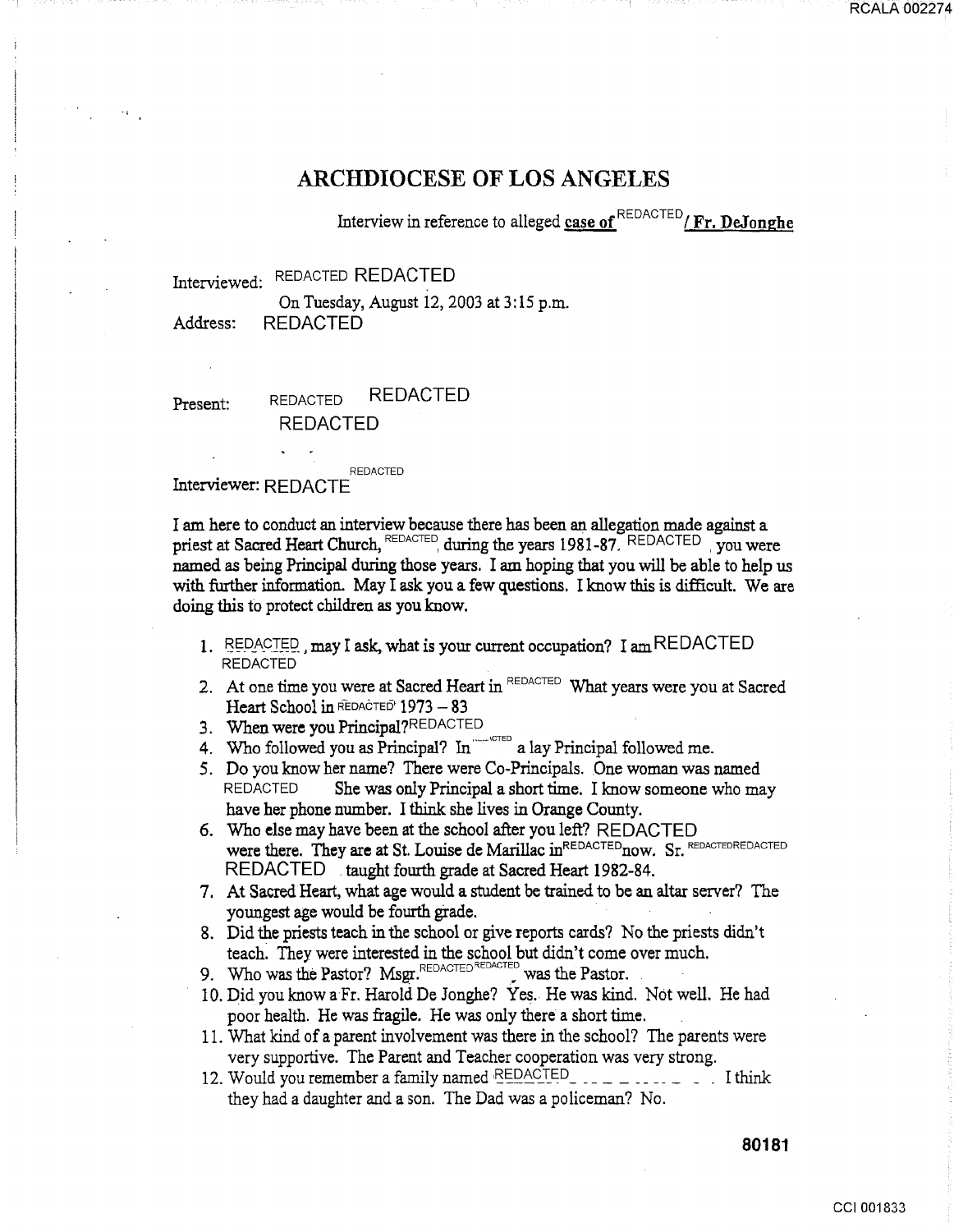- 13. The family was at the school REDACTED I think you suggested the boy take Ritalin. Does that ring a bell? No, I don't remember the family.<br>14. REDACTED was born REDACTED He may
- He may have started school September REDACTED depending on the cut off date for first grade. I'm guessing that he would have been 9 or 10 in fourth grade REDACTED  $\rightarrow$  when you would have been Principal. Does that help to remember him? No. Maybe someone else will remember. Sr. **• COACTED EDACTED** taught fourth grade 1982-84.
- 15. The family lived near the school at REDACTED  $\qquad \qquad$  I was told it is about a block and a half from the school. I was told the parents were active in the parish. Does that bring a reminder? No, I don't think so.
- 16. Mr. REDACTED said that he helped to raise a lot of money when Fr. De Jonghe became a Monsignor. Do you know about this? Well, Fr. De Jonghe left in July of<sup>REDACTED</sup> He was not well and he was never made a Monsignor.
- $17.$  REDACTED I need to ask you if you ever saw a student abused by any priest. No.
- 18. I mean sexually abused by a priest? Sexually Abused, oh no.
- 19. Mr. REDACTED claim that his son was sexually abused by a priest is possible as we know. It also happens that after so many years the name of the perpetrator or witnesses may blend together. We want to help this family find whatever accurate information is available in the community and we ask your cooperation.<br>Sr.  ${}^{REDACED}$  said, "I can get  ${}^{REDACTED}$  number through a friend if you want number through a friend if you want it?" Yes. I do.
- 20. Sr. REDACTED said I will get Sr. REDACTED REDACTED number for you. May I call her and let her know you will call. Yes, please let her know. Sr. REDACTED left and came back with the phone number. REDACTED She is at St. Charles in REDACTED

Next step:

- To wait for a phone number in order to call REDACTED (former Principal) REDACTED
- Call to  $S_r$ . REDACTED Grade 4 teacher 82-84
- Call to Srs.REDACTED REDACTED Teachers at Sacred Heart

**80182**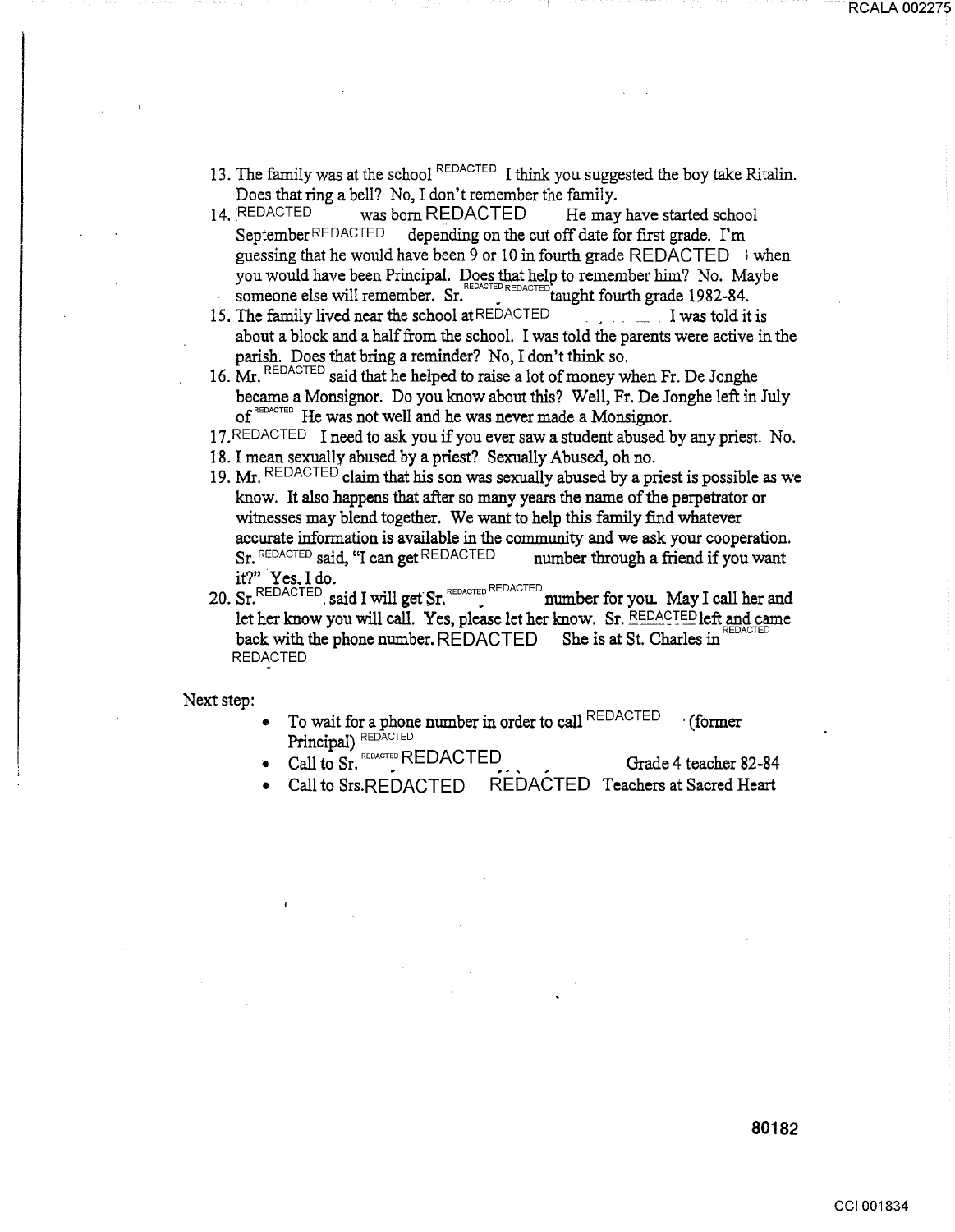#### Update information:

' '

Case of REDACTED and allegation against Fr. Harold De Jonghe at Sacred Heart Parish Covina

## Parent statoments.

- 1. REDACTED
- 2. Student Sacred Heart 1981-87
- 3. Perpetrator Msgr. De Jonghe
- 4. Happened when son an altar boy in  $4<sup>th</sup>$  grade.
- 5. Priest got son drunk
- 6. Daughter told Father of her brother's abuse
- 7. Father and son are estranged according to father
- 8. Parents were divorced- when not stated.<br>Nederland redacted
- 9. Mother went down to  $\sim$  for deposition according to father.

#### Resource Statements:

- 1. School record verifies birthdate
- 2. Only at school 1980-83
- 3. The named priest not a Msgr.
- 4. No one was an altar boy in  $4<sup>th</sup>$ grade. It started in grade 5 or 6 according to Past Principals
- 5. No data available
- 6. The reports are hear say  $-$  third party. Daughter to Parent.

Resource checked:

• Prinicpal 1980-83REDACTED **REDACTED** 

Does not remember the family. Interview summary attached.

> • Interviewed fourth grade teacher. REDACTELREDACTED no memory ofREDACTED student.

Prinicpals were mandated to report abuse according to Prinicpal 1986-98 at REDACTED **REDACTED** Sacred Heart, Sr.

• School record is on file confirming years 1980-83 as a student and leaving the school mid-year in fifth grade.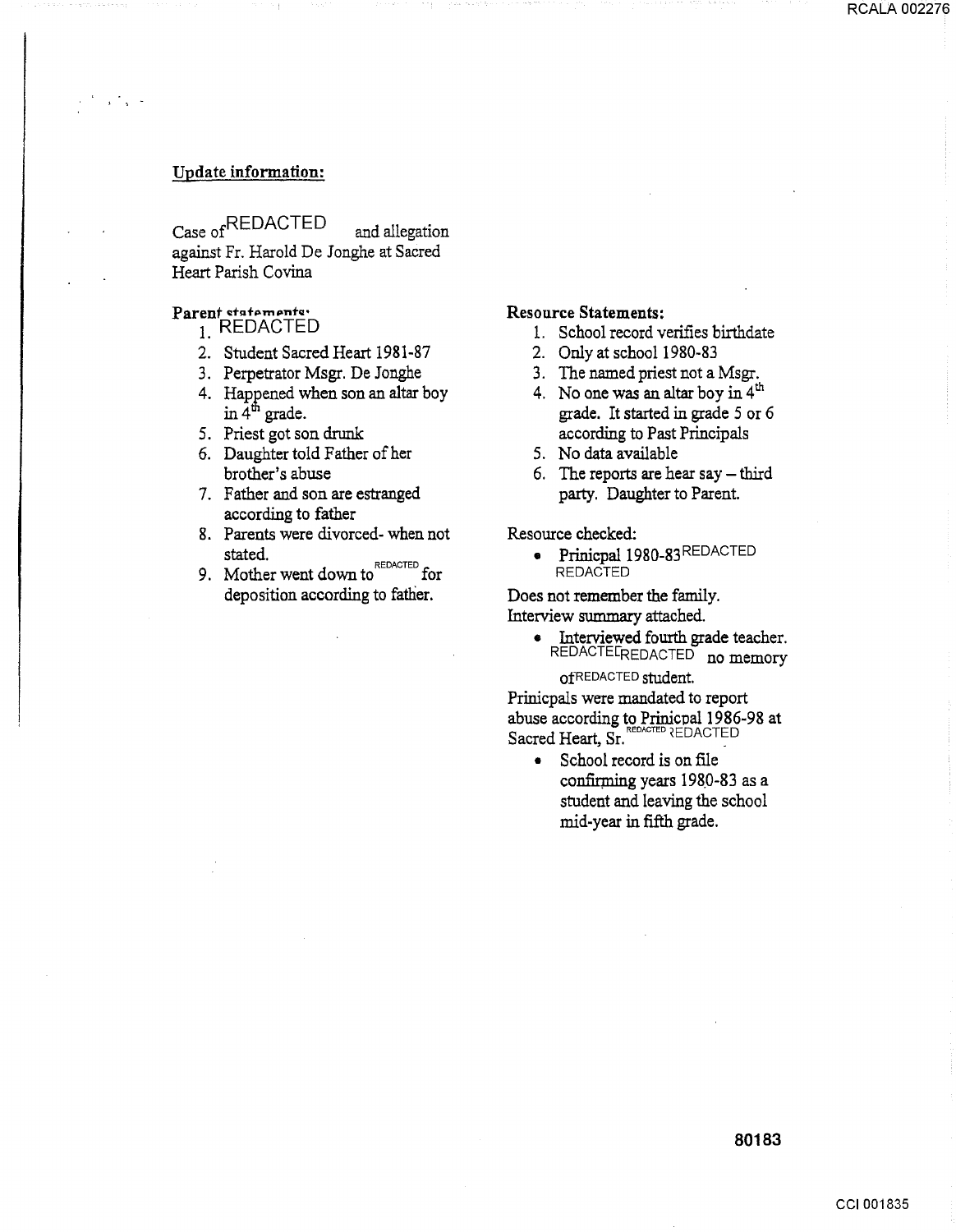#### **BENEDICTINE SISTERS** . · .. • **ST. LUCY'S PRIORY**

19045 East Sierra Madre Avenue  $\Box$  Glendora, CA 91741-1999  $\Box$  (818) 335-1682

 $\sim$   $\cdot$  ,

August 29,2003

REDACTED Dear Sister

REDACTED<br>cand I have been out of town. I am sorry this reply has been delayed. Both Sister

We just have two minor clarifications of your summary of the August 12, 2003 interview in numbers 5 and 11.

5. Do you know her name? REDACTED She was only Principal a short time. I know someone who may have her phone number. I think she lives in REDACTED REDACTED

Then... Following REDACTED there were *Co-Principals... which flows into point 6*.

11. The Parent-Teacher Organization (add) cooperation was very strong.

The printed interview, reminded Sister  $\frac{REDACTED}{REDACTE}$ . that she needs to pursue locating REDACTED **the phone number** I suggested that she call you within ten days to be phone number. I suggested that she call you within ten days to let you know if she was able to do so.

With every best wish for blessings and success in your ministry of bringing a pastoral presence to this very difficult work for our Church,

REDACTED